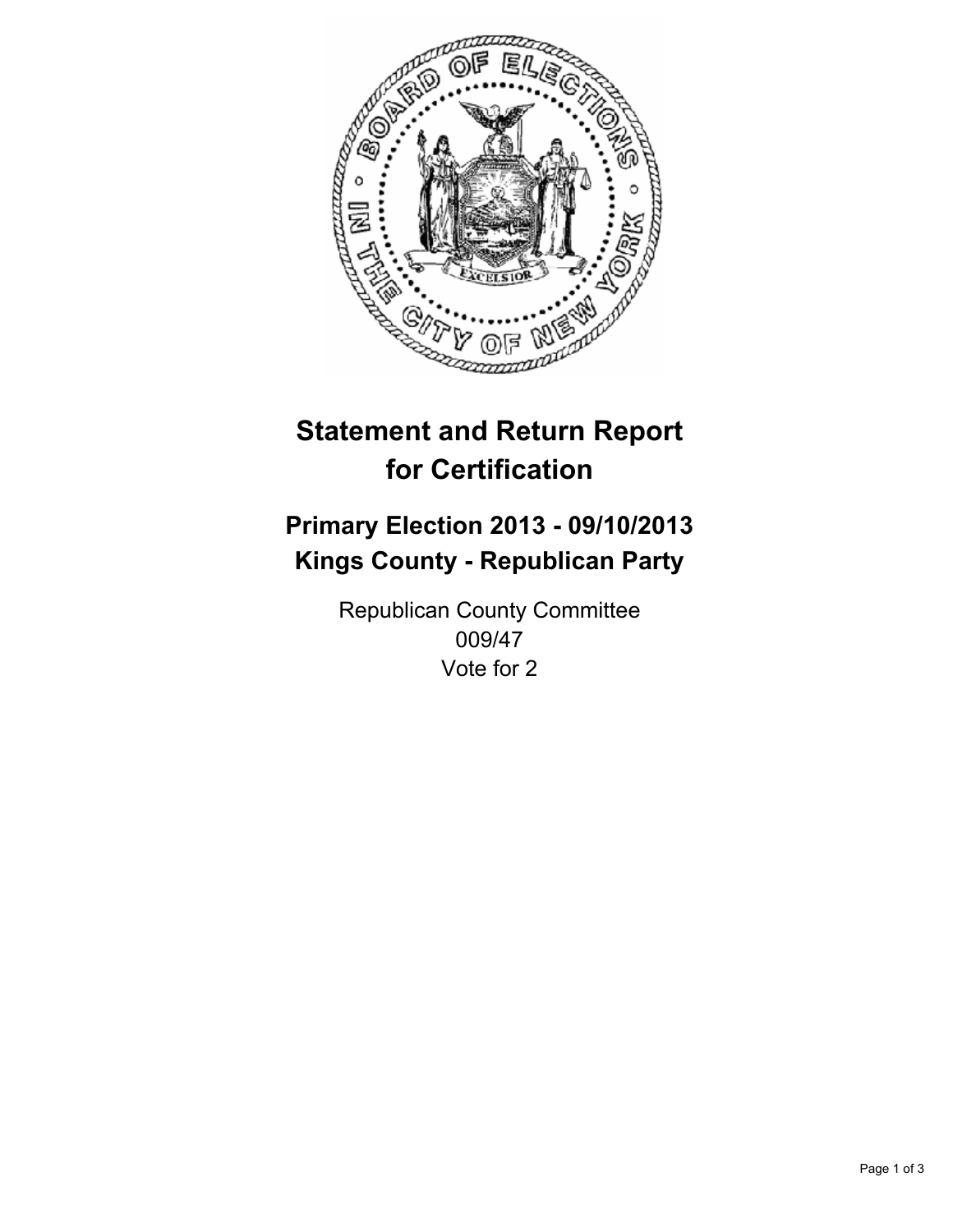

## **Assembly District 47**

| <b>EMERGENCY</b>      | 0  |
|-----------------------|----|
| ABSENTEE/MILITARY     | 4  |
| <b>FEDERAL</b>        | 0  |
| SPECIAL PRESIDENTIAL  | 0  |
| <b>AFFIDAVIT</b>      |    |
| PATRICIA RAFFAELE     | 13 |
| PATRICIA G. TRONOLONE | 8  |
| VINCENT R. GOLDEN     | 20 |
| EDWARD K. CHAPNICK    |    |
| <b>Total Votes</b>    | 48 |